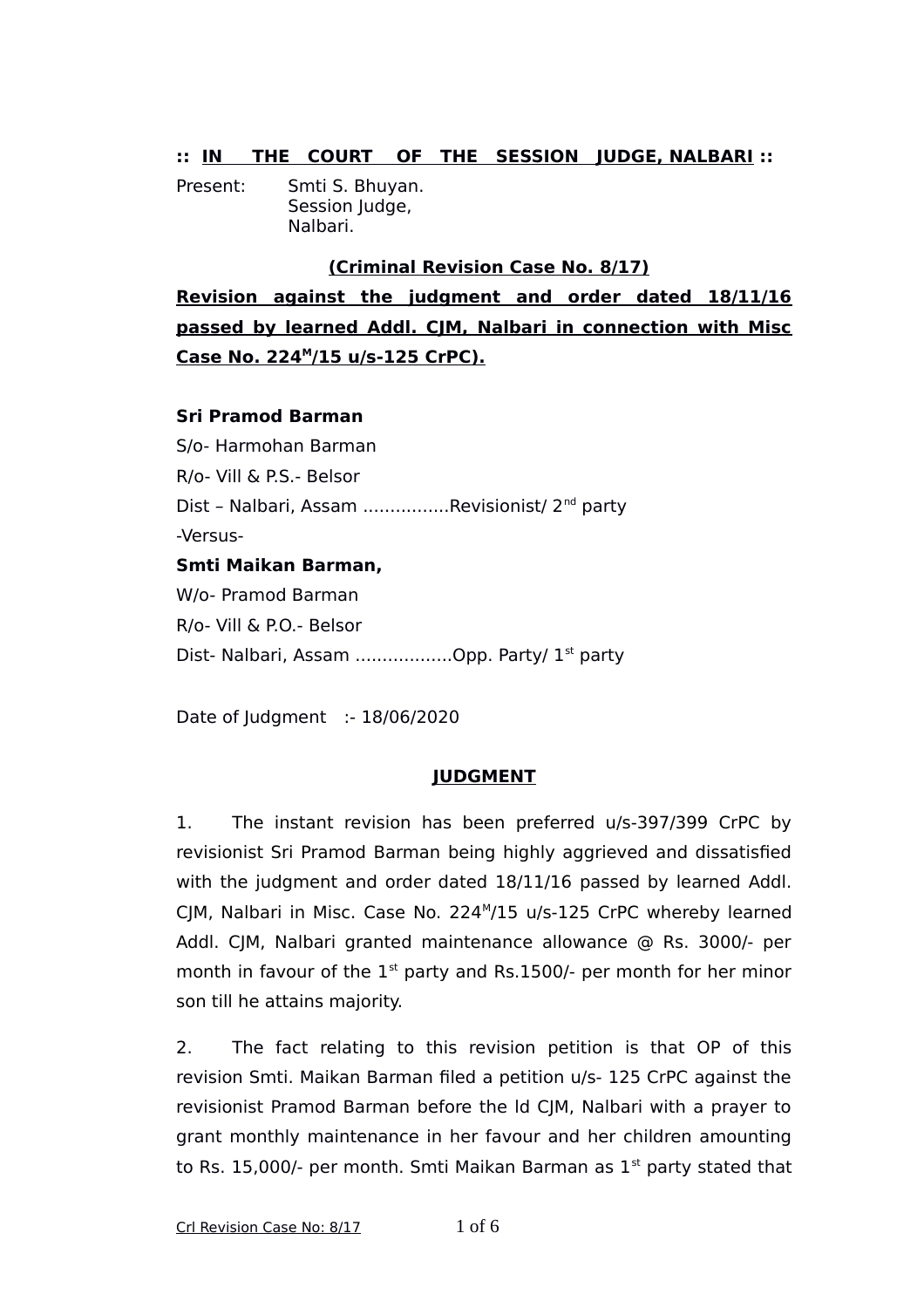her marriage with Pramod Barman was solemnized 21 years ago as per Hindu rituals and after marriage they lived as husband and wife and two female child and one male child was born to them. It has been stated by the  $1^{st}$  party that her  $2^{nd}$  daughter got married. Name of her 1<sup>st</sup> child was Tiku Barman age 20 years and name of her son was Partha Pratim Barman age 14 years. It has been alleged by the  $1<sup>st</sup>$  party that prior to 10 years of filing the petition u/s-125 CrPC, present revisionist has an illicit relationship with a girl at Rampur and when she tried to resist 2nd party, he torture her physically and from 03/08/13, 2nd party was not staying with 1st party. She further alleged that on 18/07/15, 2nd party ask 1st party to go out from his house with children and when 1st party did not go out, then 2nd party beaten her and since then 2nd party did not pay any maintenance to her. She stated that 2nd party has a bakery shop namely shivam bakery at Rampur chowk and one grocery and fair price shop at Singimari Belsor chowk bazar and 2nd party earns a healthy amount of Rs.60,000/- to 70,000/- per month.

3. On receipt of the petition, maintenance case has been registered, notice has been issued to 2<sup>nd</sup> party Pramod Barman, 2<sup>nd</sup> party Pramod Barman made his appearance before the trial court, contested the proceeding by submitting written statement. In the Written Statement he denied all the allegation made by the  $1<sup>st</sup>$  party in her petition and stated that his marriage with 1st party solemnized 21 years ago and due to their wedlock two girls and one son were born to them. He further stated that about 15 years ago when 1st party made quarrel with 2nd party, 2nd party in the interest of 1st party left his house by dividing all his property and stayed at his present place of stay with house fishery etc. He further stated that he has a fair price shop at Singimari chowk and one bakery shop at Rampur chowk on partnership basis. 2Nd party in his WS alleged that 1st party had an illicit relationship with one Kishor Mudiar and when 2nd party came to know about this fact 1st party with children and Kishor Mudiar driven out 2nd party from his house in the year 2013 and stayed at his brother's house. He further alleged that 1st party with the help of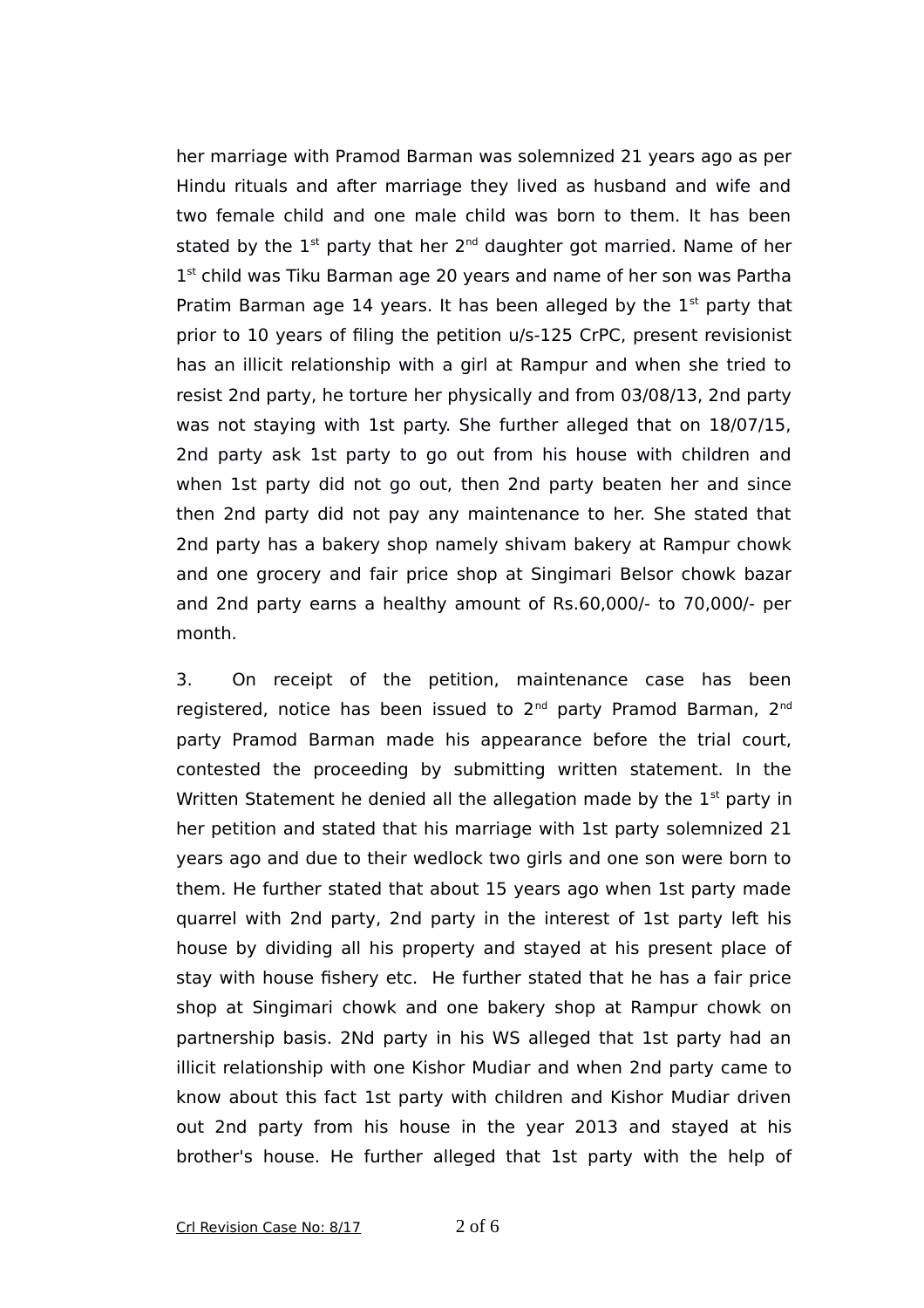Kishor Mudiar taken away the daily collection money from his fair price shop. He also stated that 1sta party contested the counselor election for last 2 years and on 18/07/15, 1st party with the help of Kishor Mudiar hurt him on his head and  $2^{nd}$  party lodged ejahar at the police station and he stated that his income is not Rs. 60,000/- to 70,000/- as alleged by  $1<sup>st</sup>$  party and he lived like a beggar.

4. Both sides to establish their case adduced evidences.  $1<sup>st</sup>$  party adduced her evidence as PW-1. 2<sup>nd</sup> party adduced his evidence as DW-1 and 2 other witnesses. Ld trial court magistrate after recording of evidence of both sides, hearing learned counsels for both sides delivered judgment granting maintenance in favour of the  $1<sup>st</sup>$  party @ 3000/- per month and Rs.1500/- for her minor son until he attains majority.

5. On scrutiny of the pleadings of both sides and evidence of the  $2<sup>nd</sup>$  party it is revealed that  $1<sup>st</sup>$  party is the legally married wife of  $2<sup>nd</sup>$ party / revisionist and 2<sup>nd</sup> party in his W/S and while adducing evidence admitted that he married 1st party 21 years ago as per Hindu rituals and he is the father of the 1st party's child.

6. Now points to be find out whether  $2<sup>nd</sup>$  party willfully neglected and refused to maintain the  $1<sup>st</sup>$  party and whether  $1<sup>st</sup>$  party unable to maintain herself.

 $7<sub>1</sub>$  $1<sup>st</sup>$  party PW-1 deposed that she was married to  $2<sup>nd</sup>$  party 21 years ago. After her marriage she stayed at her matrimonial house and after her marriage she had two daughters and one son. Her daughter Lony Barman age 21 years got married, Daisy Barman age 18 years studying BA and her son Partha Pratim Barman age 17 years. She stated presently she stayed at the house of her husband but her husband not coming to his house from 03/08/13 and did not provide maintenance. She further stated that her husband used to beat her, torture her and driven out her from his house and she stated her husband had an illicit relationship with a girl and when she raised objection, her husband used to beat her. She stated her husband has a bakery shop at Rampur under Mukalmua PS, one grocery shop, fair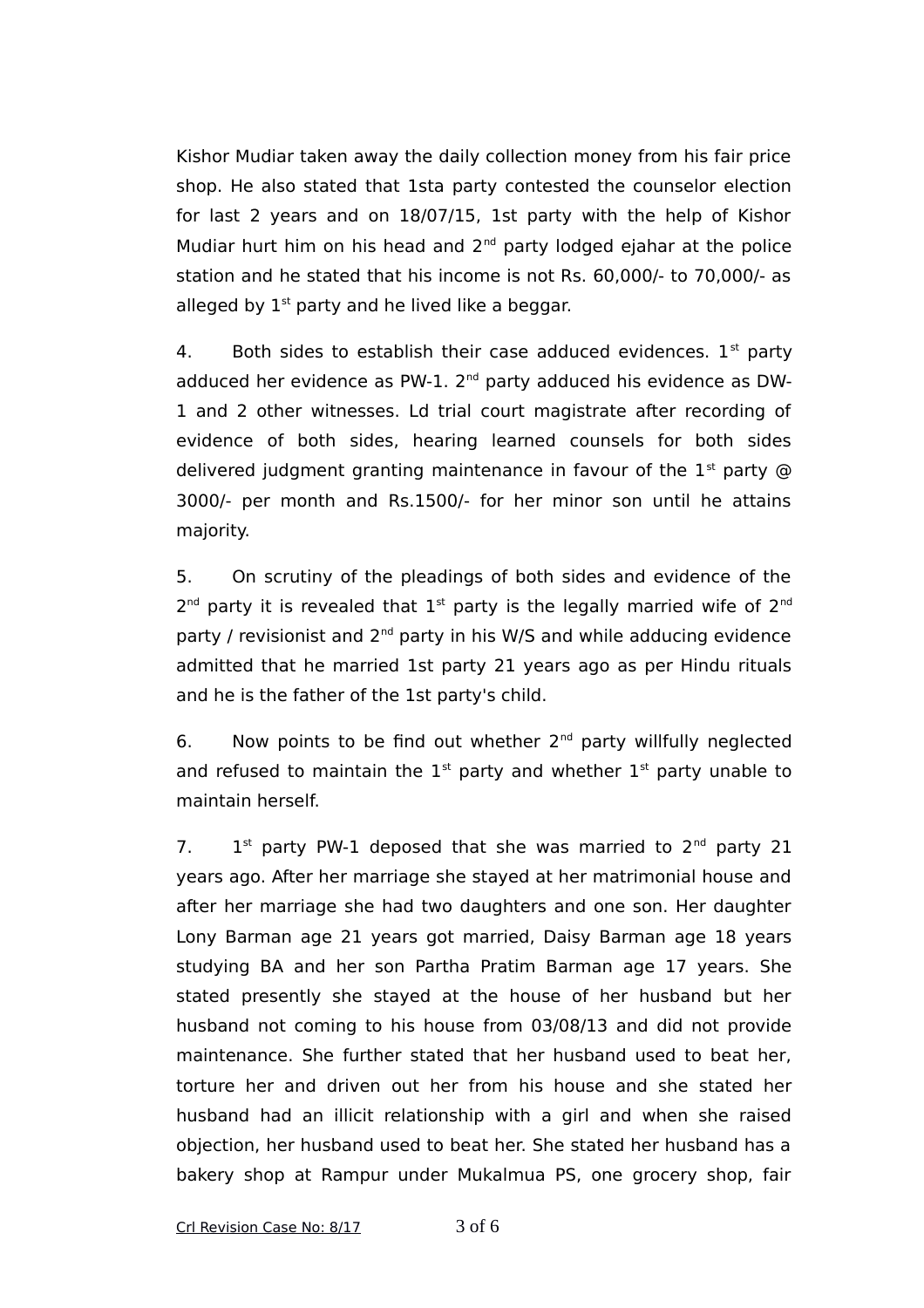price shop and stationery shop at Singmari chowk and her husband has his own house and fishery and her husband has a monthly income of Rs. 70,000/- to 80,000/-

8. In cross stated that she is staying at her husband house at Singimari, Belsor and her husband constructed house, dig fishery and she is occupying the said landed property of her husband including fishery. She further stated she does not know who is Kishor Mudiar and denied illicit relationship with Kishor. She stated her husband lodged a case against her and she got bail in that case. She denied that she driven out her husband in connivance with her paramount Kishor and her son. She stated she contested the counselor post of village twice but she can't say the money spent by her in the election and she was contesting from AGP. She denied bakery was closed and she was collecting daily sale collection of fair price shop of her husband with the help of Kishor Mudiar and she denied that she tried to grab the property of her husband.

9. DW-1 Pramod Barman, revisionist of this case stated that  $1<sup>st</sup>$ party is his wife. He married to  $1<sup>st</sup>$  party about 21/22 years ago as per Hindu rites and after marriage they lived together and as a result of their wedlock two daughters and one son were born. He further deposed that his oldest daughter Noni Barman aged 21 years, 2nd daughter Daisy Barman aged 19 years who got married and his son Partha Barman aged 18 years old. He further stated after the marriage of his 2nd daughter, his wife had an illicit relationship with one Kishor Mudiar and in the year 2015, he called for a bichar in the village and in the said bichar his wife confessed that she had love affair with Kishor. He further stated his wife restrain him from entering into his house and used slang words and his wife has occupied his landed property.

10. In cross stated he stayed separately from his wife since  $1\frac{1}{2}$ years at his paternal property he pay visit to his wife and child but they did not allow him to enter the house. He denied that he did not inquire about his wife. He stated that he had a control shop at Belsor Singimari chowk. He denied that he has a bakery shop at Rampur chowk and has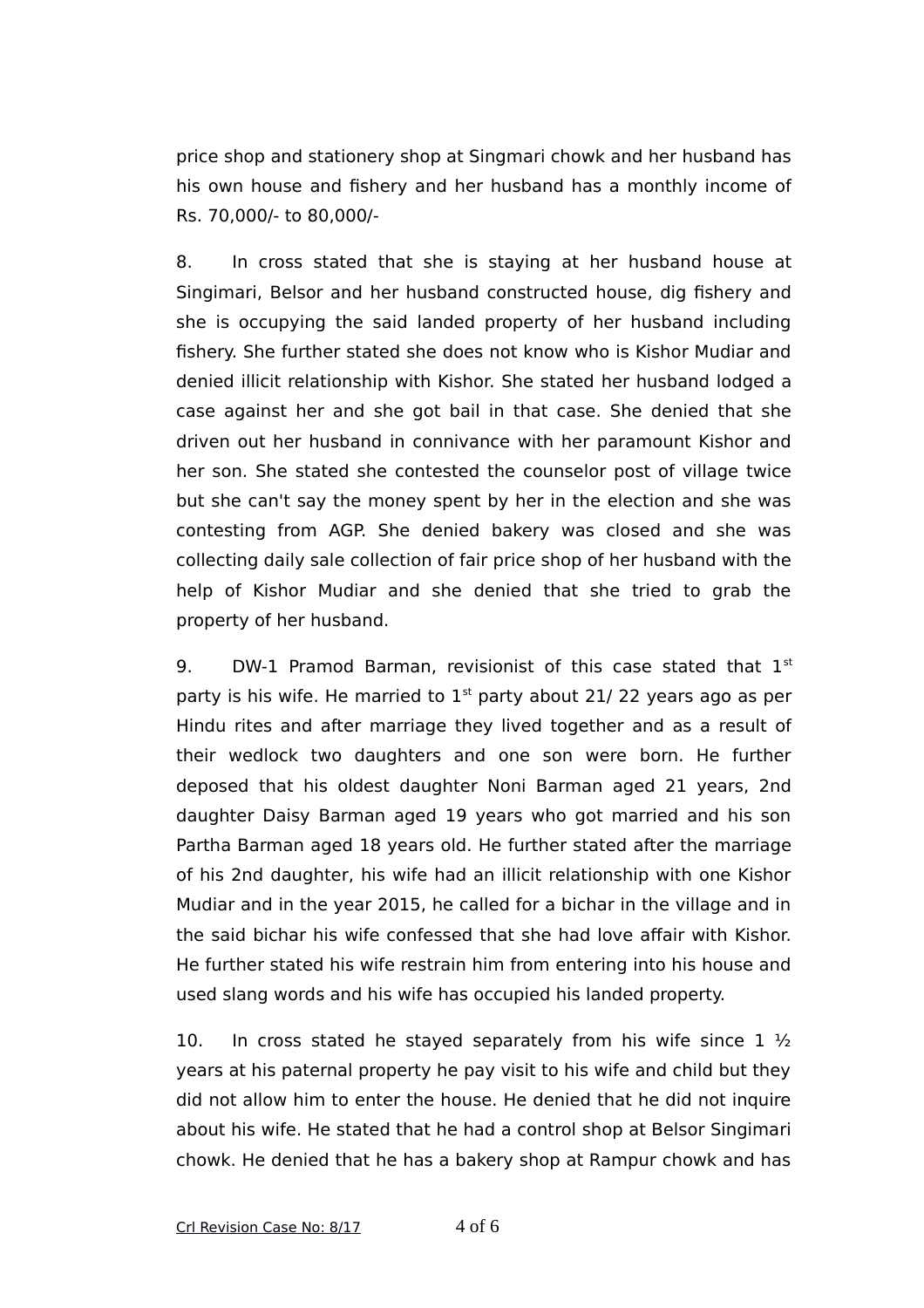an income of Rs.60,000/- to 70,000/- per month and also denied that he had an illicit relationship with a woman at Rampur. He also denied that he did not look after his wife and give proper maintenance to her.

11. DW-2, Abani Barman stated that marriage between the 1st and 2nd party solemnized about 22 years ago and due to their wedlock two daughters and one son were born and younger daughter got married. He further stated that after the marriage of 2nd daughter of 2nd party, he heard that children of 2nd party tied a rope in the neck of 2nd party and 2nd party filed a case at the police station on the incident and went to his elder brother's house to stay there and land of 2nd party has been occupied by the 1st party. 2Nd party sold the bakery shop at the time marriage of his daughter and presently he has a control shop at chowk but income of 2nd party is low.

12. DW-3 Ramcharan Nath stated that 1st party is the wife of 2nd party and they had two daughters and one son. He stated that 1st party seek Rs. 1 lakh from 2nd party for the bakery shop. 2Nd party has a grocery shop. After the marriage of daughter of 1st party, there was some quarrel between 1st and 2nd party and after that 2nd party came out from his house.

13. On scrutiny of the evidence on record, it is clear that 1st party is staying at her husband's house where her husband make one fishery and 1st party is enjoying the landed property along with the fishery. Evidence further pointed that she had contested election for the post of counselor twice and spent money during her election. All these facts pointed that she is not distressed lady and 2<sup>nd</sup> party make sufficient arrangement for her livelihood.

14. To corroborate the statement of 1st party that she is unable to maintain herself and 2<sup>nd</sup> party neglected her, she did not adduce any evidence whereas 2<sup>nd</sup> party adduced evidence of 3 witnesses including himself to prove that 1st party is enjoying his landed property along with the fishery of the 2nd party and it is  $1<sup>st</sup>$  party who driven out  $2<sup>nd</sup>$ party from his house. One criminal case is also filed by  $2<sup>nd</sup>$  party on  $1<sup>st</sup>$ party on the allegation of attacking him with knife on his neck by  $1<sup>st</sup>$